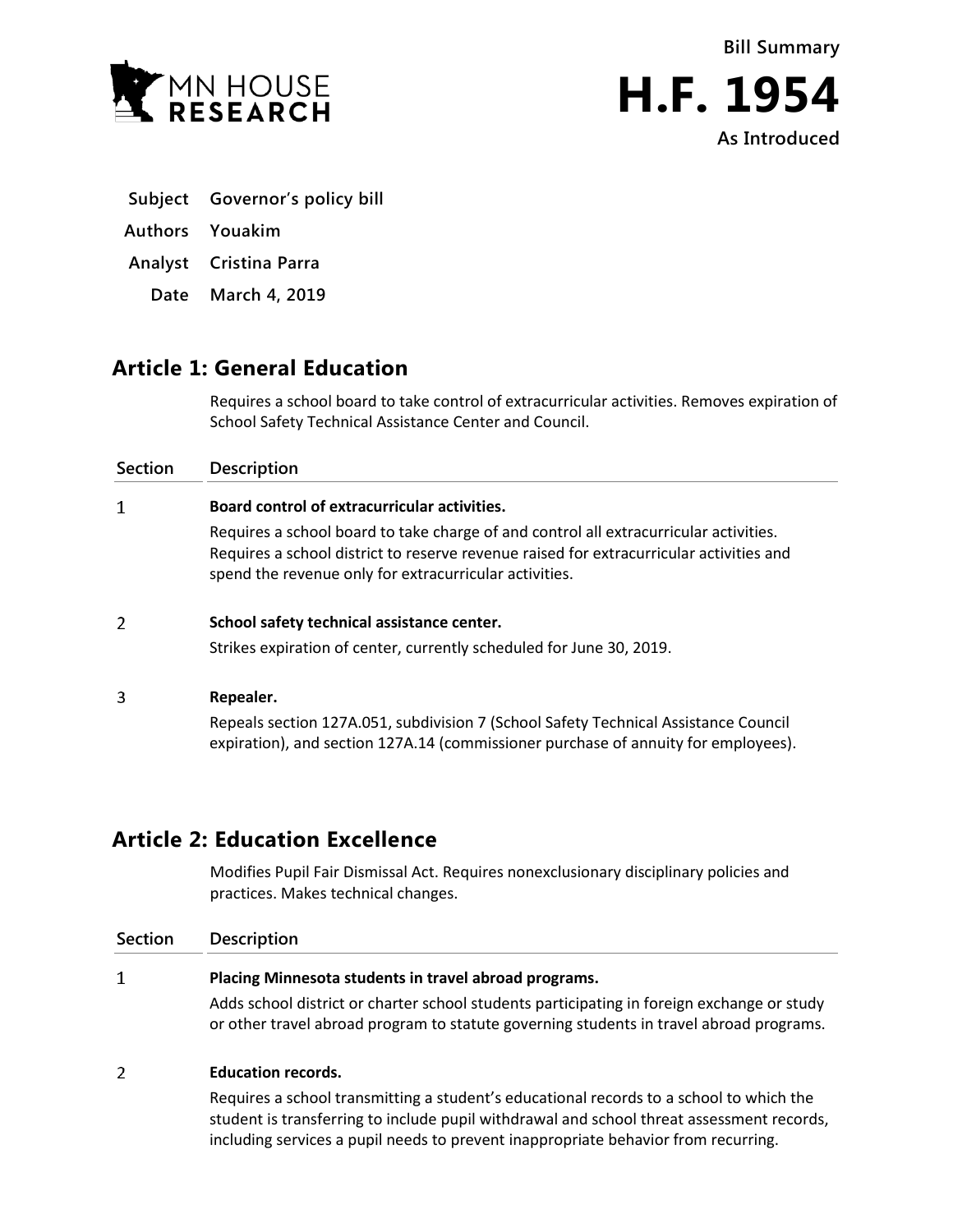#### $\overline{3}$ **School safety assessment.**

**Subd. 1. School safety assessment.** Defines "school safety assessment" as a process using an integrated team approach that helps schools evaluate and assess potentially threatening situations or individuals.

**Subd. 2. Policy.** Requires a school board to adopt a policy establishing safety assessment teams to conduct school safety assessments. Policy must be consistent with crisis management policy and guidance from School Safety Center, include procedures for referrals to mental health centers or health care providers, and require notice to the parent of an assessed student. Team must determine strategies to mitigate the threat and provide intervention and assistance to those involved.

**Subd. 3. Oversight.** Requires superintendent to establish a committee or individual charged with oversight of safety assessment teams.

**Subd. 4. Safety assessment teams.** (a) Requires superintendent to establish a safety assessment team for each school, or more than one school. Team must include, to the extent practicable, school officials with expertise in particular areas.

(b) Requires team to provide guidance to school staff and students on recognizing behavior that may represent a threat, consider whether there is enough information to determine whether the individual is a threat, implement a safety assessment policy, and report summary data on team activities to the superintendent.

(c) Requires team to immediately report determination that an individual poses a threat of violence or physical harm to self or others to the superintendent, who must notify the parent. Requires team to consider services to address individual's underlying behavior or mental health issues.

(d) Requires team to follow district's suicide prevention policy or protocol or refer student to appropriate personnel upon determining a student exhibits suicidal ideation or self-harm.

(e) States that school district officials and employees may act immediately to address imminent harm.

**Subd. 5. Redisclosure.** Prohibits team member from redisclosing record of individual beyond purpose for which disclosure was made to the team. Allows educational data to be disclosed consistent with chapter 13.

#### $\overline{4}$ **Nonexclusionary disciplinary policies and practices.**

Defines nonexclusionary disciplinary policies and practices as alternatives to removing a pupil from class or dismissing a pupil from class, and lists examples. These policies and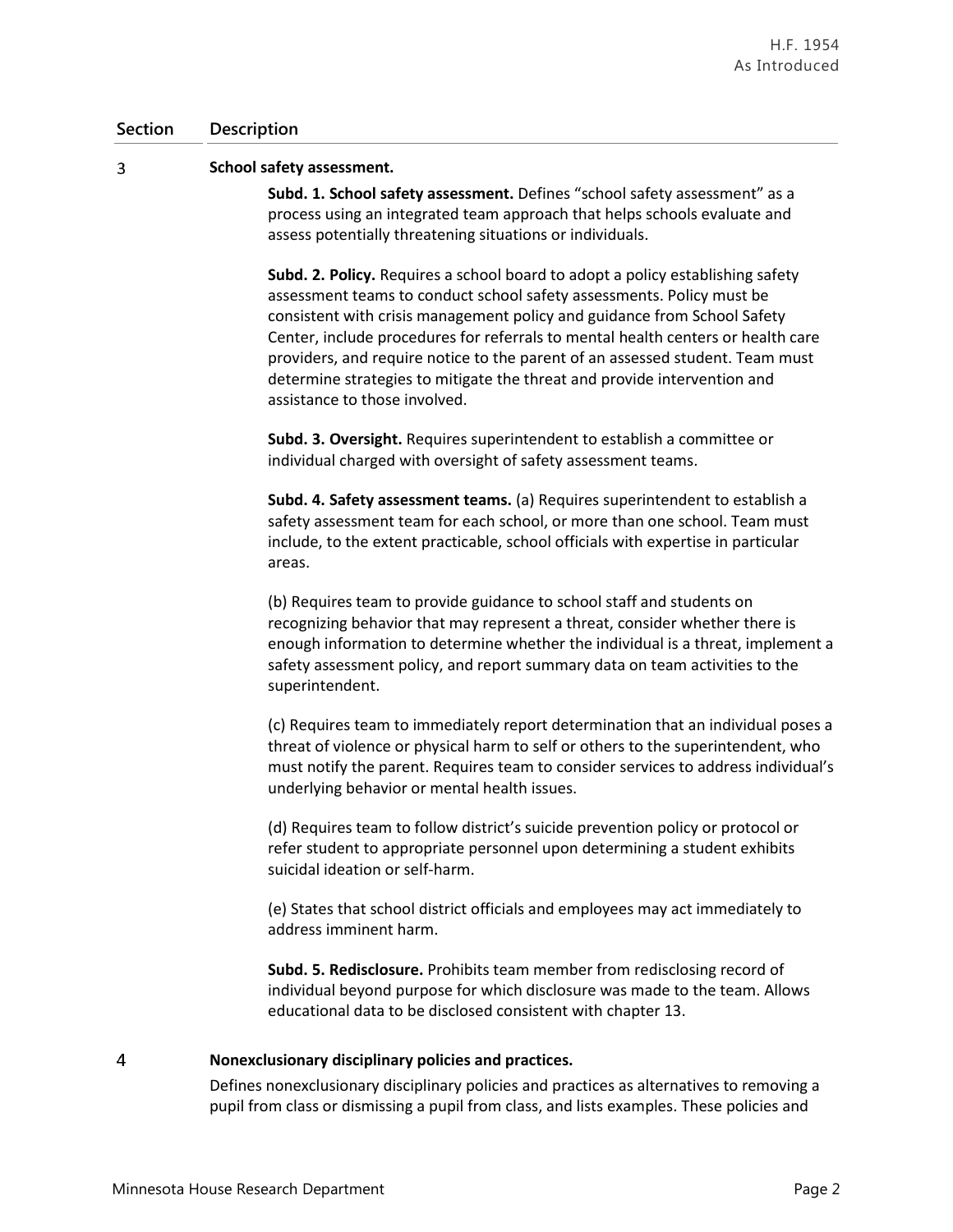practices require school officials to intervene in, redirect, and support a pupil's behavior before removing a pupil from class or beginning dismissal proceedings.

#### 5 **Pupil withdrawal agreements.**

Defines pupil withdrawal agreements as verbal or written agreements between an administrator and parent to withdraw a student to avoid expulsion or exclusion dismissal proceedings; agreements may be no longer than 12 months.

#### 6 **Provision of alternative programs.**

Requires a school to use nonexclusionary disciplinary policies and practices before a dismissal proceeding or pupil withdrawal agreement, unless it appears the pupil will create an immediate and substantial danger to self or other persons or property.

## $\overline{7}$ **Suspensions exceeding five consecutive school days.**

Requires a school administrator to ensure that when a pupil is suspended for more than five consecutive school days, alternative education services are provided.

#### 8 **Minimum education services.**

Requires school officials to give suspended pupils the opportunity to complete school work assigned during the suspension and receive full credit for completing the assignments. Encourages principal to designate a liaison to work with the pupil's teachers to allow the pupil to receive timely course materials, and complete assignment and receive feedback.

## 9 **Safety assessment requirement.**

Requires threat assessment team to conduct an assessment of the pupil before providing the pupil notice of expulsion or exclusion, or accepting a pupil withdrawal agreement. Assessment must address pupil's underlying issues that led to the expulsion, exclusion, or pupil withdrawal agreement to prevent behaviors from recurring.

## $10$ **Written notice.**

Requires written notice of intent to exclude or expel to describe nonexclusionary disciplinary policies and practices accorded the pupil to try to avoid the expulsion proceedings. Requires department to post on its website a list of legal assistance resources.

## 11 **Admission or readmission plan.**

Requires admission or readmission plan to address measures to improve the pupil's behavior, and adds examples of such measures. Requires parental involvement in the admission or readmission process.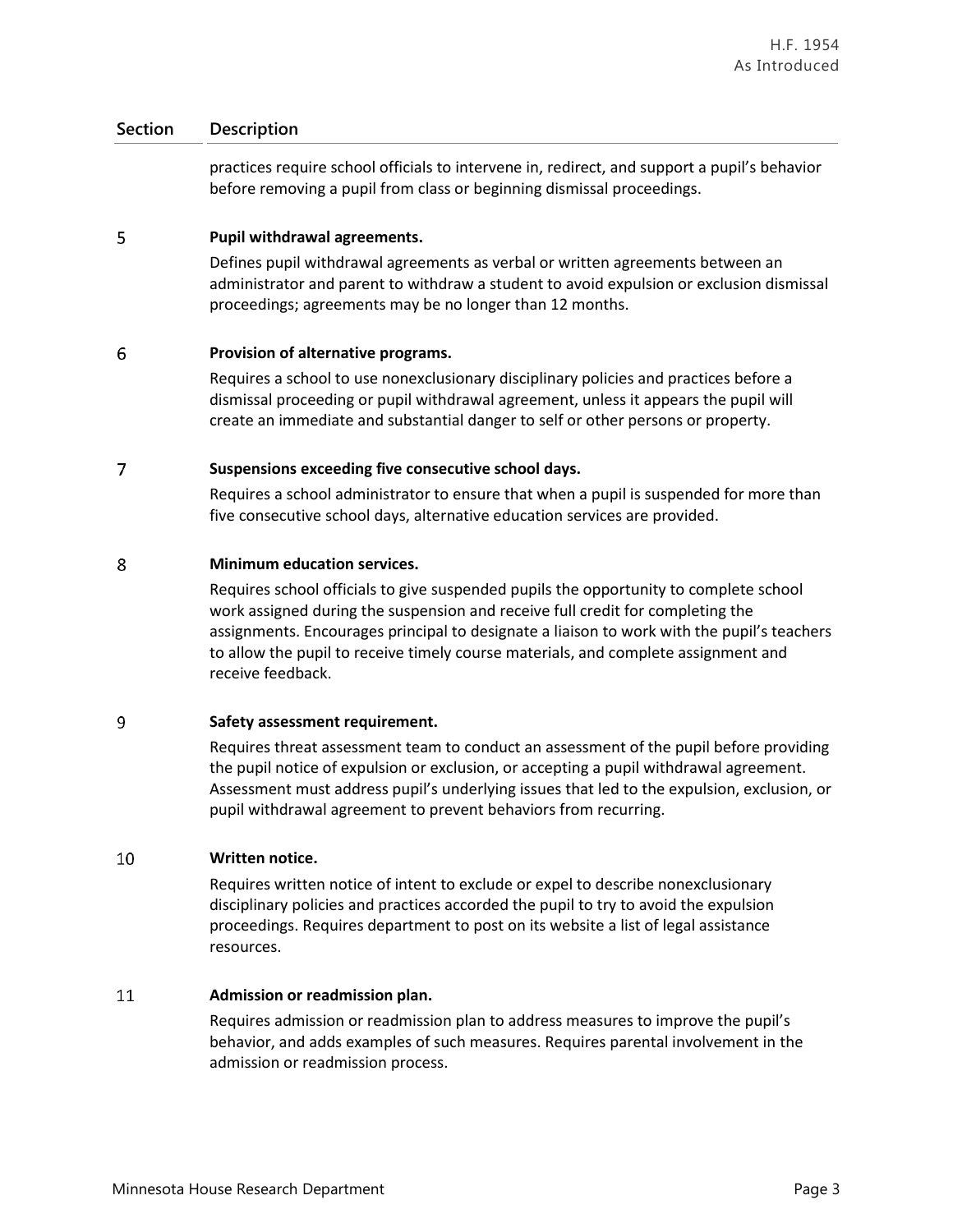# 12 **Exclusions and expulsions; student withdrawals; physical assaults.**

Requires a school board to report pupil withdrawal agreements, and nonexclusionary disciplinary policies and practices given to a pupil in response to an assault, to the department.

#### 13 **Policies to be established.**

Requires school district policy to include nonexclusionary disciplinary policies and practices. Requires that alternative educational services be provided to a pupil during dismissal period. Requires, for all exclusion and expulsion dismissals, and pupil withdrawal agreements: district continues to review pupil's work and grades to ensure pupil is on track for readmission; pupil remains eligible for school-based mental health services until the pupil is enrolled in a new district; and school district provides to parent a list of mental health and counseling services after expulsion.

## 14 **Postsecondary enrollment options; definitions.**

Modifies accreditation requirement for an industrialization center.

#### 15 **Early learning scholarships; family eligibility.**

Eliminates income verification requirement for a child in need of protective services or foster care, or designated as homeless.

16 **Minnesota Foundation for Student Organizations; creation of foundation.**

Changes "vocational" to "career and technical" in description of student organizations.

17 **Minnesota Foundation for Student Organizations; board of directors.**

Changes "vocational" to "career and technical" in description of student organizations.

18 **Minnesota Foundation for Student Organizations; foundational programs.**

Changes "vocational" to "career and technical" in description of student organizations.

#### 19 **Minnesota Foundation for Student Organizations; powers and duties.**

Changes "vocational" to "career and technical" in description of student organizations.

20 **Minnesota Foundation for Student Organizations; public funding.**

Changes "vocational" to "career and technical" in description of student organizations.

# 21 **Minnesota Foundation for Student Organizations; student organizations.**

Changes "vocational" to "career and technical" in description of student organizations.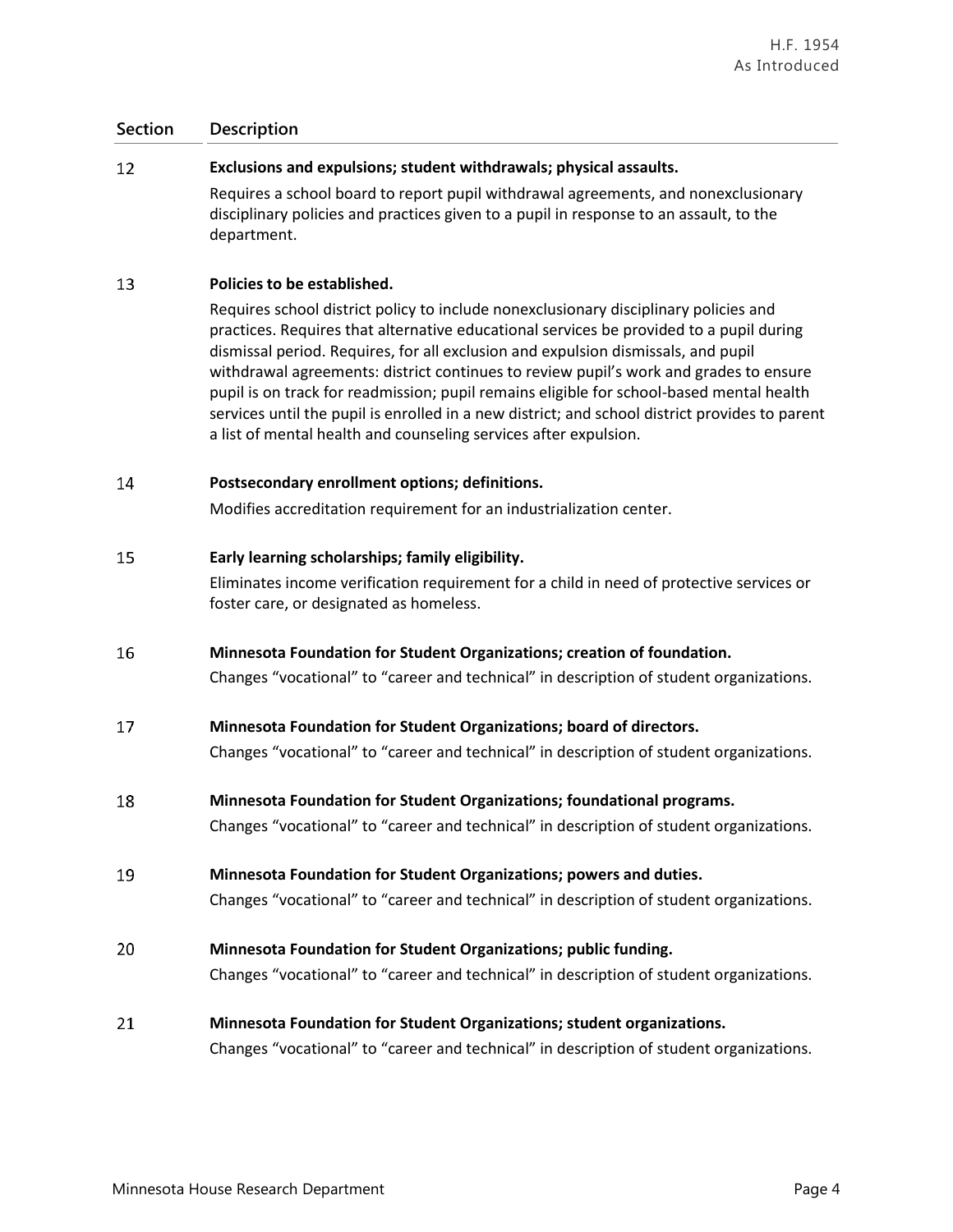#### 22 **American Indian education; resolution of concurrence.**

Requires that American Indian education parent advisory committee submit reasons for nonconcurrence with educational programs for American Indian students offered by the school board directly to the board.

#### 23 **Affiliated nonprofit building corporation.**

Requires an affiliated nonprofit building corporation to serve no more than one charter school.

#### 24 **Reporting of maltreatment of minors; definitions.**

Modifies definition of "sexual abuse" to include solicitation of children to engage in sexual conduct and communication of sexually explicit materials to children.

# **Article 3: Nutrition**

Modifies requirements for participants in school lunch program relating to provision of meals with outstanding balances in meal accounts.

# **Section Description**

## $\mathbf{1}$ **No fees.**

Prohibits a participant in the school lunch program from denying a school lunch to all students who qualify for free or reduced-price meals, regardless of whether the student has an outstanding balance in the student's meal account.

## $\overline{2}$ **Respectful treatment.**

Requires a participant in the school lunch program to provide meals to students in a respectful manner. Prohibits reminders for payment that demean or stigmatize a student. Prohibits restrictions under public school fee law due to an unpaid student meal balance. Prohibits limiting a student's participating in school activities due to an unpaid meal balance. Requires the commissioner to send a letter of noncompliance to a participant that does not provide meals to participating students in a respectful manner. Requires participant to respond, and if applicable, remedy the practice within 30 days.